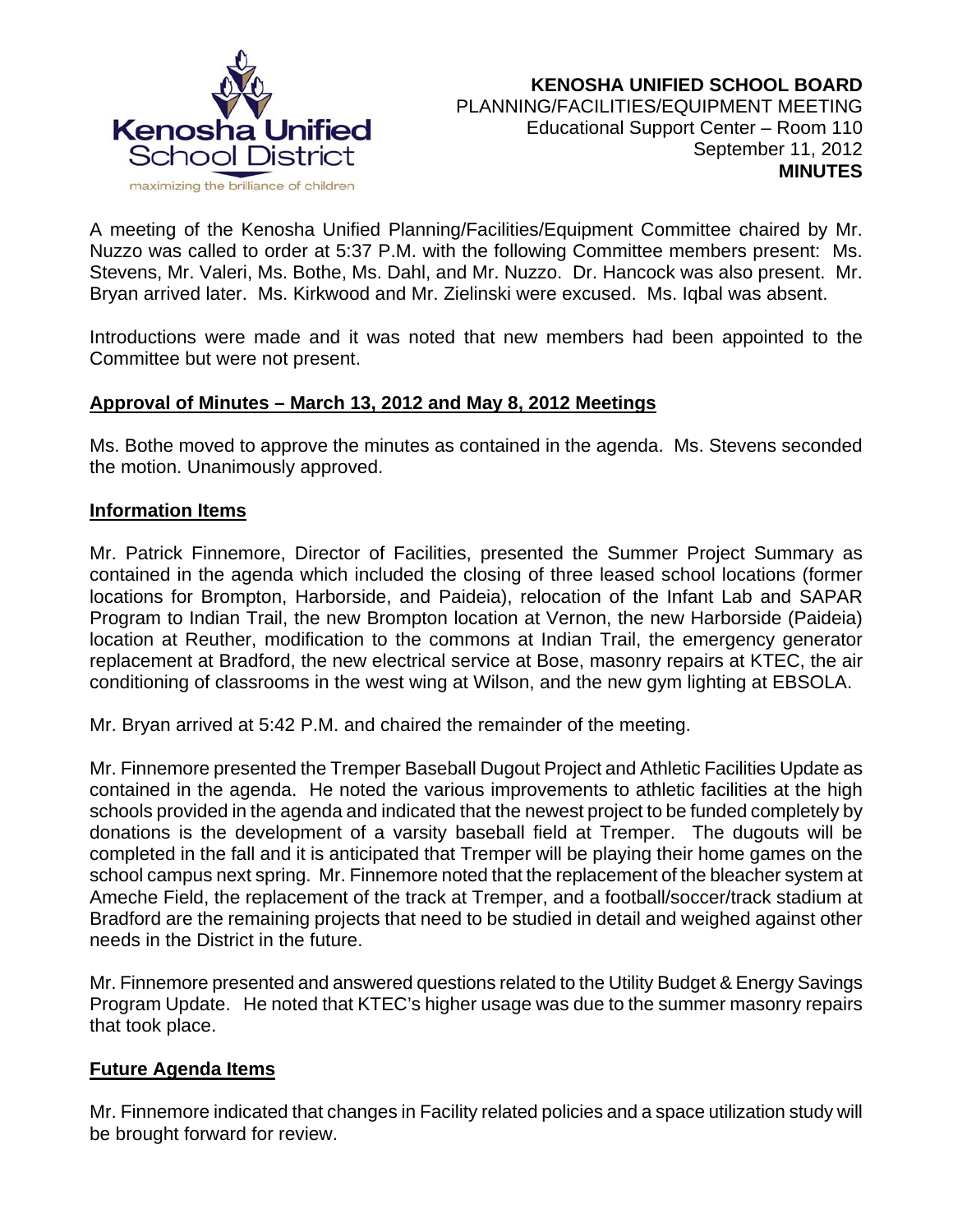Meeting adjourned at 6:05 P.M.

Stacy Schroeder Busby School Board Secretary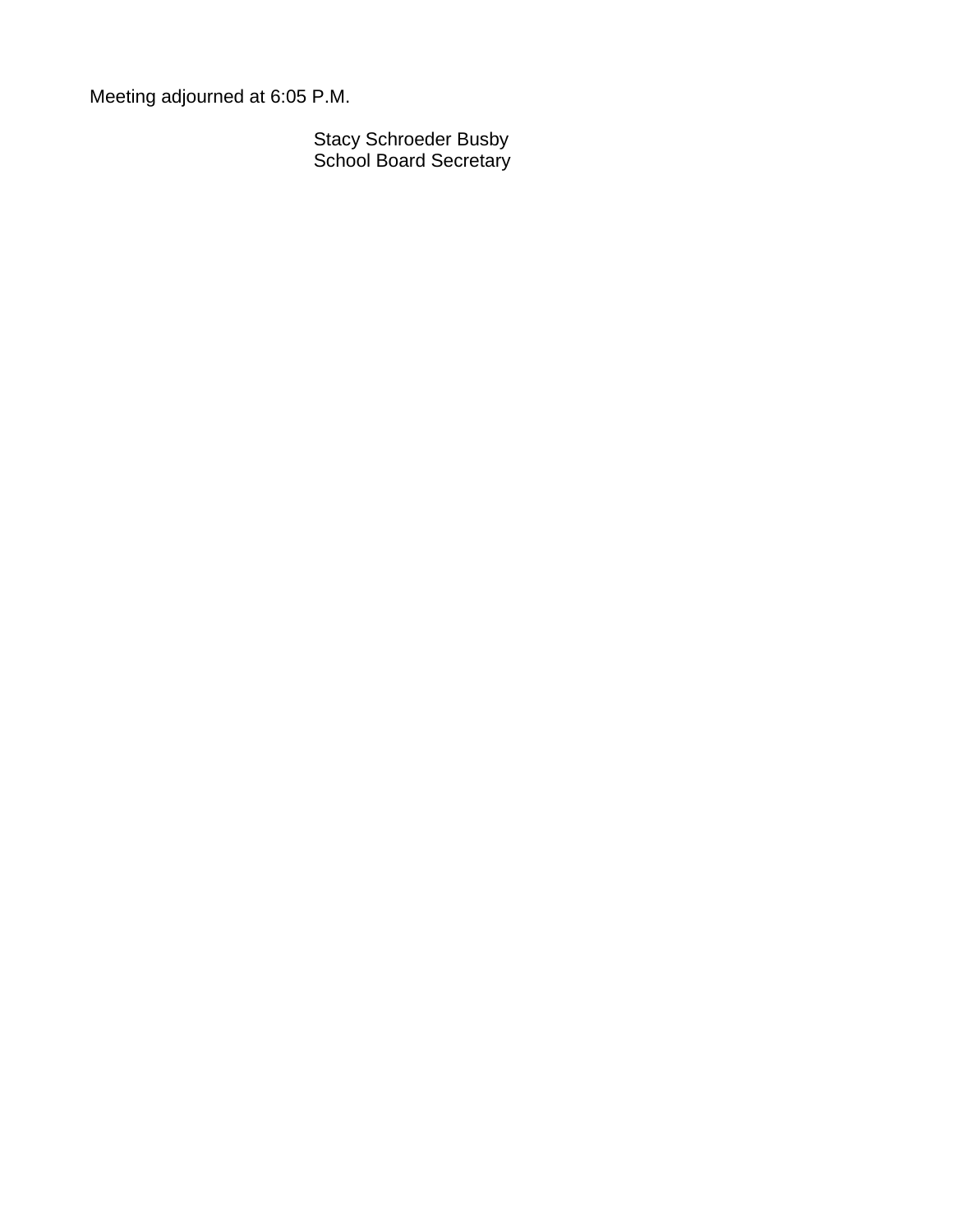

A meeting of the Kenosha Unified Audit/Budget/Finance Committee chaired by Mr. Gallo was called to order at 6:08 P.M. with the following Committee members present: Mr. Nuzzo, Mr. Bryan, Ms. Marcich, Mr. Kent, Mr. Aceto, Mr. Coleman, Ms. Stricker, and Mr. Gallo. Mrs. Glass was also present.

Introductions were made and new Committee members were welcomed.

## **Approval of Minutes – August 14, 2012 Audit/Budget/Finance and August 14, 2012 Joint Personnel/Policy and Audit/Budget/Finance Meetings**

Mr. Nuzzo moved to approve the minutes as presented in the agenda. Mr. Bryan seconded the motion. Unanimously approved.

## **Waiver of Policy 1330 – Use of District Facilities**

Mrs. Sheronda Glass, Executive Director of Business Services, presented the request of the National Alliance on Mental Illness (NAMI) Kenosha County, Inc.for waiver of user rental fees for the Reuther High School auditorium on Saturday, September 15, 2012 for a performance of *Pieces in My Own Voice* which depicts the lives of people living with mental health diagnosis. The estimated user rental fee requested to be waived is \$288.00. The estimated custodial fee is \$117.99 which will *not* be waived and will be the responsibility of NAMI as there is no custodial coverage on that date and the District would have to have a custodian open, clean, and close the auditorium for their performance. The \$20.00 permit filing fee has been paid.

Mr. Nuzzo moved that the request from NAMI Kenosha County, Inc. for waiver of user rental fees in the estimated amount of \$288.00 for the use of the Reuther High School auditorium on Saturday, September 15, 2012 for a performance of *Pieces in My Own Voice* be forwarded to the full Board for approval. Ms. Marcich seconded the motion. Unanimously approved.

## **Information Items**

Mrs. Schmitz presented the Monthly Financial Statements and the Summary of Grant Activity and answered questions of the Committee members.

Mrs. Schmitz presented the FY 2013 Budget Update which included a summary of the proposed operating budget along with a comparison to fiscal years 2011 and 2012, the assumptions approved in February and July, the packet with will be provided at the annual meeting of electors, and short term borrowing information. She noted that the District's financial auditors completed their field work in August and they indicated that the audit was very clean and organized requiring no adjustment to the financials. They are working to finalize the audit and will be presented in the near future along with the Comprehensive Annual Financial Report (CAFR). It was also noted that due to all of the efforts of all District staff, projected savings were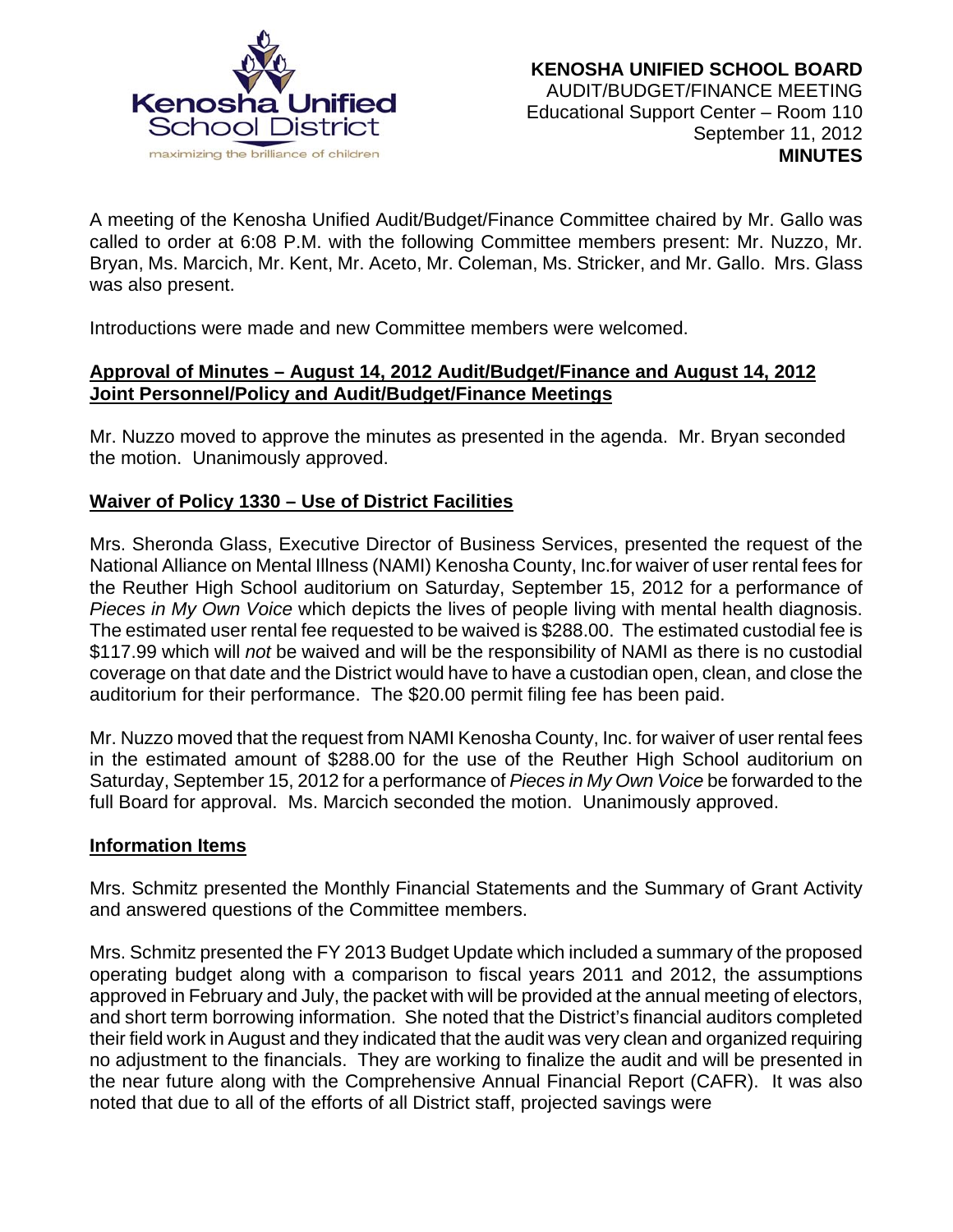doubled and less of the fund balance was used. Lastly, Mrs. Schmitz indicated that based on the results of the 2011-2012 fiscal year and anticipated revenues and expenditure for the 2012-2013 fiscal year, short term borrowing needs are projected to be around \$46 million for the fiscal year.

# **Future Agenda Items**

Mrs. Schmitz indicated that an update on the OPEB liability status along with the actuarial study would be coming to the Committee in the near future.

Meeting adjourned at 6:47 P.M.

Stacy Schroeder Busby School Board Secretary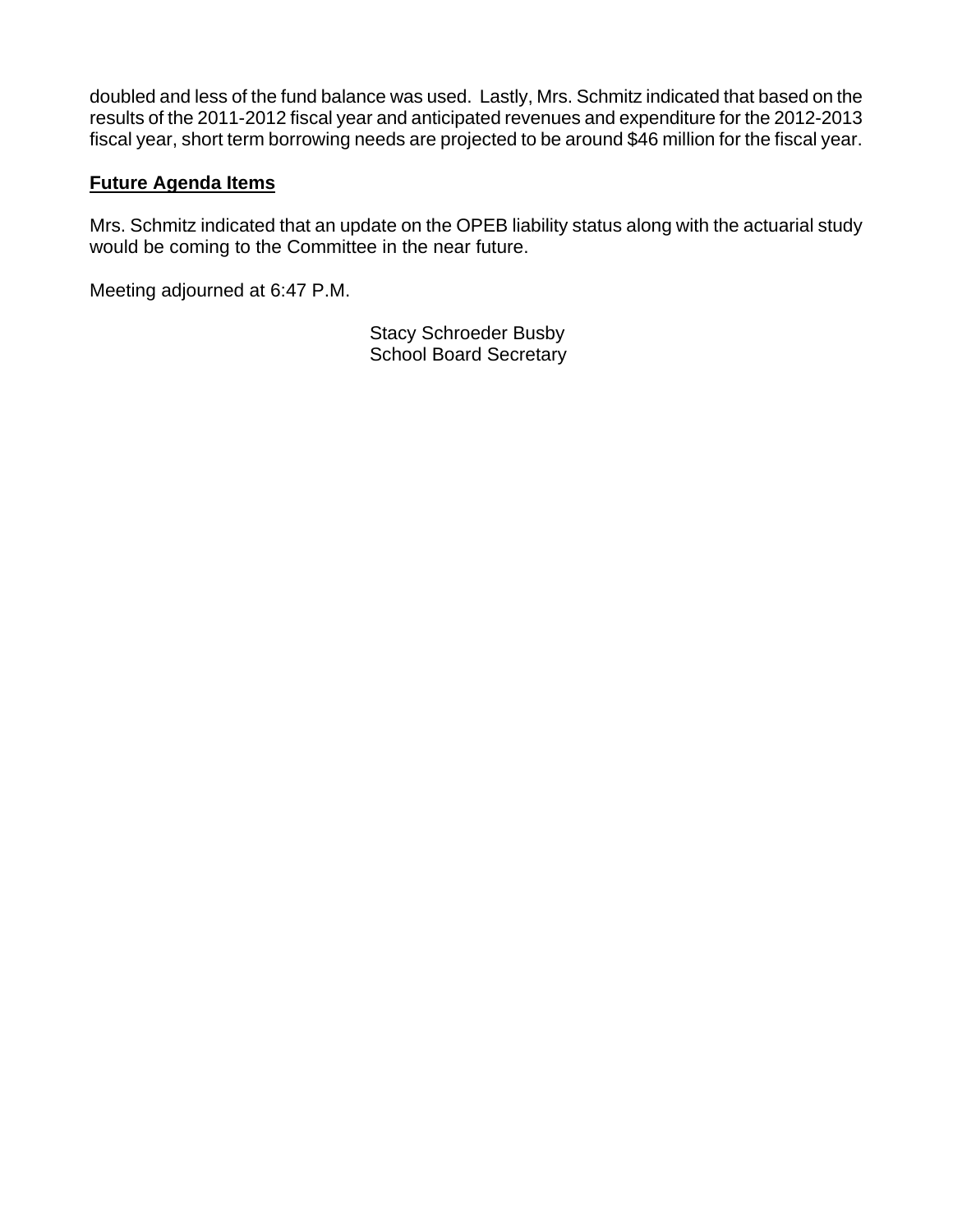

A meeting of the Kenosha Unified Curriculum/Program Committee chaired by Mrs. Taube was called to order at 6:53 P.M. with the following Committee members present: Ms. Stevens, Mrs. Coleman, Mrs. Reed, Mrs. Daghfal, Ms. Santoro, Ms. Galli, and Mrs. Taube. Mrs. Glass was also present. Ms. Anderson was excused. Mr. Simpkins was absent.

Introductions were made and new Committee members were welcomed.

## **Approval of Minutes – August 14, 2012**

Mrs. Coleman moved to approve the minutes as presented in the agenda. Mrs. Reed seconded the motion. Unanimously approved.

#### **Information Items**

Mr. Kris Keckler, Executive Director of Information Services, Data Management & Evaluation, gave a PowerPoint presentation on the DPI Report Card and Assessment which included the following topics: DPI waiver request, a video presentation by Dr. Evers, the 2017 agenda, key points, target goals, standards and instruction, the technical high school diploma, assessments and data systems, school and educator effectiveness, school finance reform, the timeline, standards and assessments, overall accountability score, the priority areas (student achievement, student growth, closing gaps, on track and postsecondary readiness), how priority area scores contribute to the base accountability score, and student engagement indicators. He distributed and presented a sample of the new DPI Report Card and noted some of the changes.

Dr. Sue Savaglio-Jarvis, Assistant Superintendent of Teaching and Learning, gave a PowerPoint presentation on Common Core which included the following topics: purpose, key components, initiatives, standards, math, english language arts – four stands, writing strand, speaking and listening, assessing/reporting, and building leader role.

Mrs. Glass indicated that she was aware that a substantial amount of information was provided by Mr. Keckler and Dr. Savaglio-Jarvis. She indicated that any questions should be directed to Mrs. Taube, chairperson, and she will get them to the Superintendent's Office. The number of questions will let Administration know if any of the information needs to be broken down and represented to the Committee.

Dr. Savaglio-Jarvis presented the Honors Distinction – Middle School Level as presented in the agenda. She indicated that by opening the honors experience to all students, more students may elect a challenging opportunity that previously was not available to them. Student will be able to select areas in which they want to attempt the honors challenge. The students will be expected to show advanced levels of creativity, leadership, innovation, technological skills,